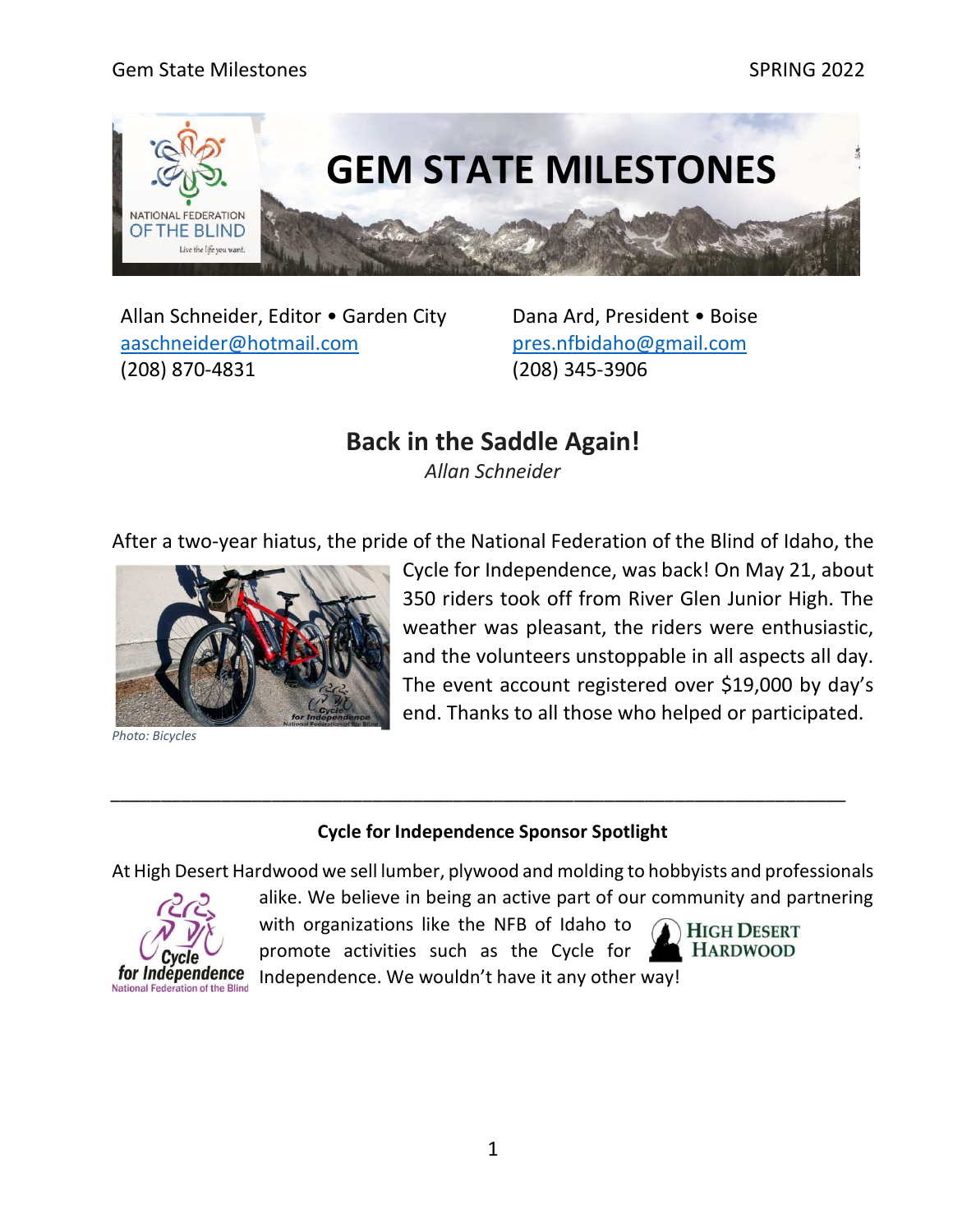# **"Dream, Believe, Achieve" Our 2022 NFB of Idaho State Convention**

*Dana Ard, President, NFB of Idaho*

Our Thursday night reception gave us opportunity to visit with friends while we enjoyed refreshments provided by the hotel. We welcomed former Idaho members Pat and Trudy Barrett, who now live in Minnesota. Our Friday morning opening ceremonies featured vocalists Chris Dunbar, choral director at Blackfoot High School, and his former student Porter Williams, who performed several musical selections from Broadway musicals and other popular standards. Our Friday keynote speaker, Quincie Mattick inspired us with stories about her dreams and how she has achieved them. In addition to updates by Beth Cunningham, Administrator of the Idaho Commission for the Blind and Visually Impaired, Jeanne, Marie Kopecky, Director of Blind and Visually Impaired Outreach Services for the Idaho Educational Services for the Deaf and Blind, and LeAnn Gelskey, Talking Book Service Program Supervisor, we heard presentations from a panel of employed blind people, presentations from Ski for Light, C.W. Hog and Northwest association for Blind Athletes, and 64 oz. games. Blind Yoga instructor, and Teacher of the Blind, Marcie Chapman, provided excellent short fit breaks during each session. Our Friday afternoon began with a vendor show which included technology from Karl Smith of Axis Technology, aids and appliances from ICBVI, and some items available from our NFB Idaho on-line store. At the end of the afternoon, we reconvened for the "Dream Big" seminar. Participants were divided into 6 discussion groups. Each group was given one of the following topics: Increasing our scholarship applicants, planning the 2023 state convention, increasing utilization of NFB Newsline, communications, fundraising \$5000, and revitalizing chapters. Each group shared their ideas, and all groups are sending a written copy of the ideas to the president for further action. Following the board dinner, we enjoyed our Friday night social playing adapted board games provided and hosted by Emily and Richard Gibbs, from 64 oz. Games.

Our Saturday morning session began with an inspirational keynote address from Jordana Engebretsen, the 2021 NFB national teacher of the year. Jordana talked about managing life's challenges. 10% is the challenging situation, and 90% is how we handle it.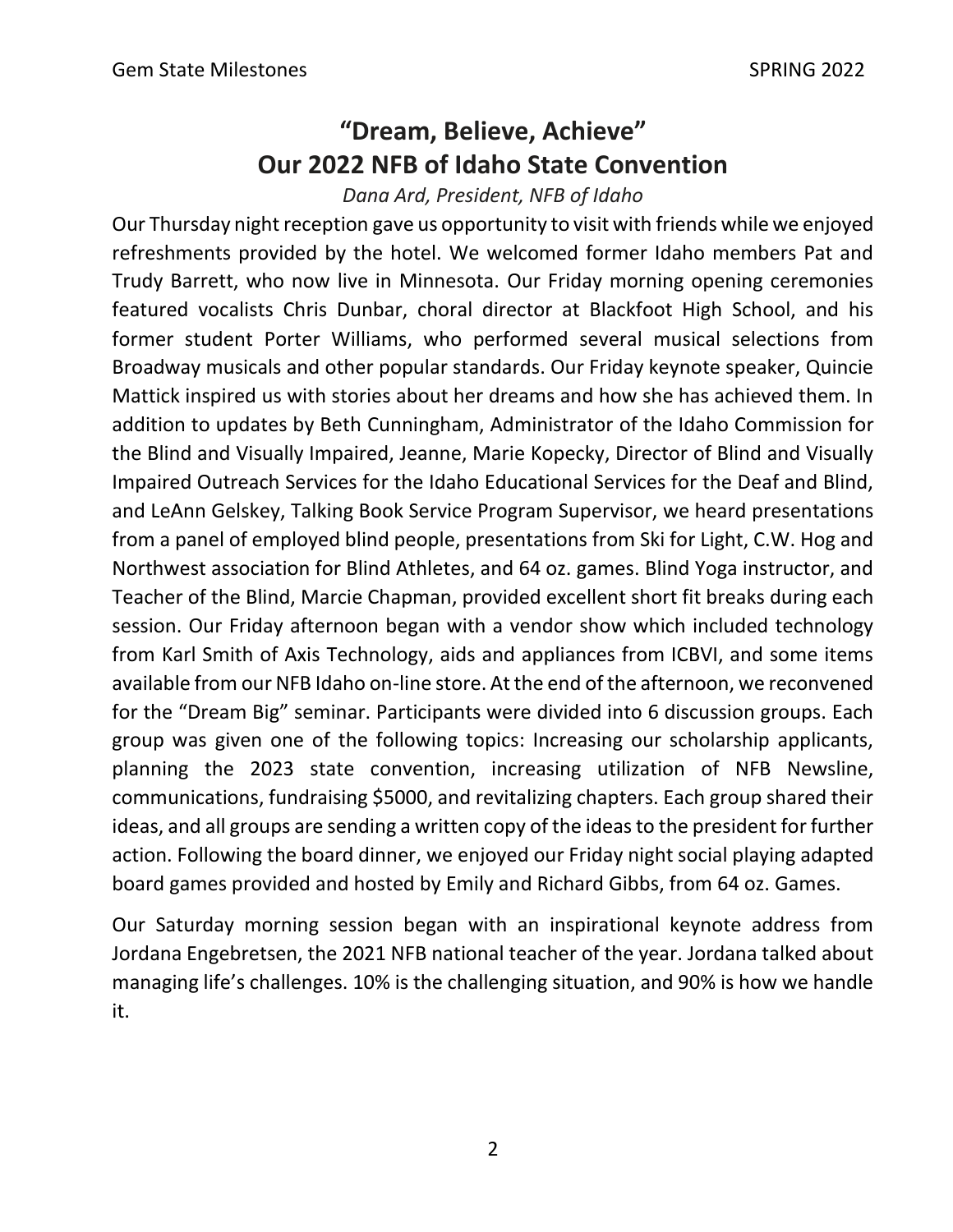Amy Ruell, our national representative, updated us on information from our national office, including our upcoming convention in New Orleans, July 5-10. Natalie and Amber Morgan talked about their experiences at their recent national leadership training. We heard a presentation from the Idaho Falls Area Humanitarian Center. Our final session of the morning was a presentation from John Pare, NFB Executive Director of Advocacy and Policy. He encouraged us to continue sharing our personal stories around our national legislation with our Congressmen.

President Dana Ard began the Saturday afternoon session with her state report. She



*Photo: Dana Ard*

encouraged chapters to begin meeting in person and becoming more involved in their communities. We had inspirational presentations from TJ Squires and Leslie Mora, Alison Steven, Deeann Solis, Erin Olsen, and Pat Barrett.

In our business meeting, we re-elected Vickie Bateman to the state board, and elected Shane Ostermeier and Fawn Owen for

> their first term as affiliate board members. I welcome the opportunity to work with our new members and thank

our outgoing members Garren Aubrey and Frank Skogsberg for their service and leadership. We also passed two resolutions, which are the policy of our organization. Resolution 2022-01 commends Boise State University for hiring blind educator and advocate Natalie Shaheen to work with the Educational Access Center at Boise State University to improve services for blind and disabled students. Resolution 2022-02 commends the Idaho Department of fish and Game for its work to improve accessibility for hunters who are blind.

Our banquet was filled with excitement as we bought tickets for our raffle baskets, bid on auction items, and raised our pledges for the Preauthorize Contribution plan. Amy Ruell shared her life experiences as a blind person in her inspiring banquet speech.

As we proclaimed loudly throughout the convention, "This was the best convention ever."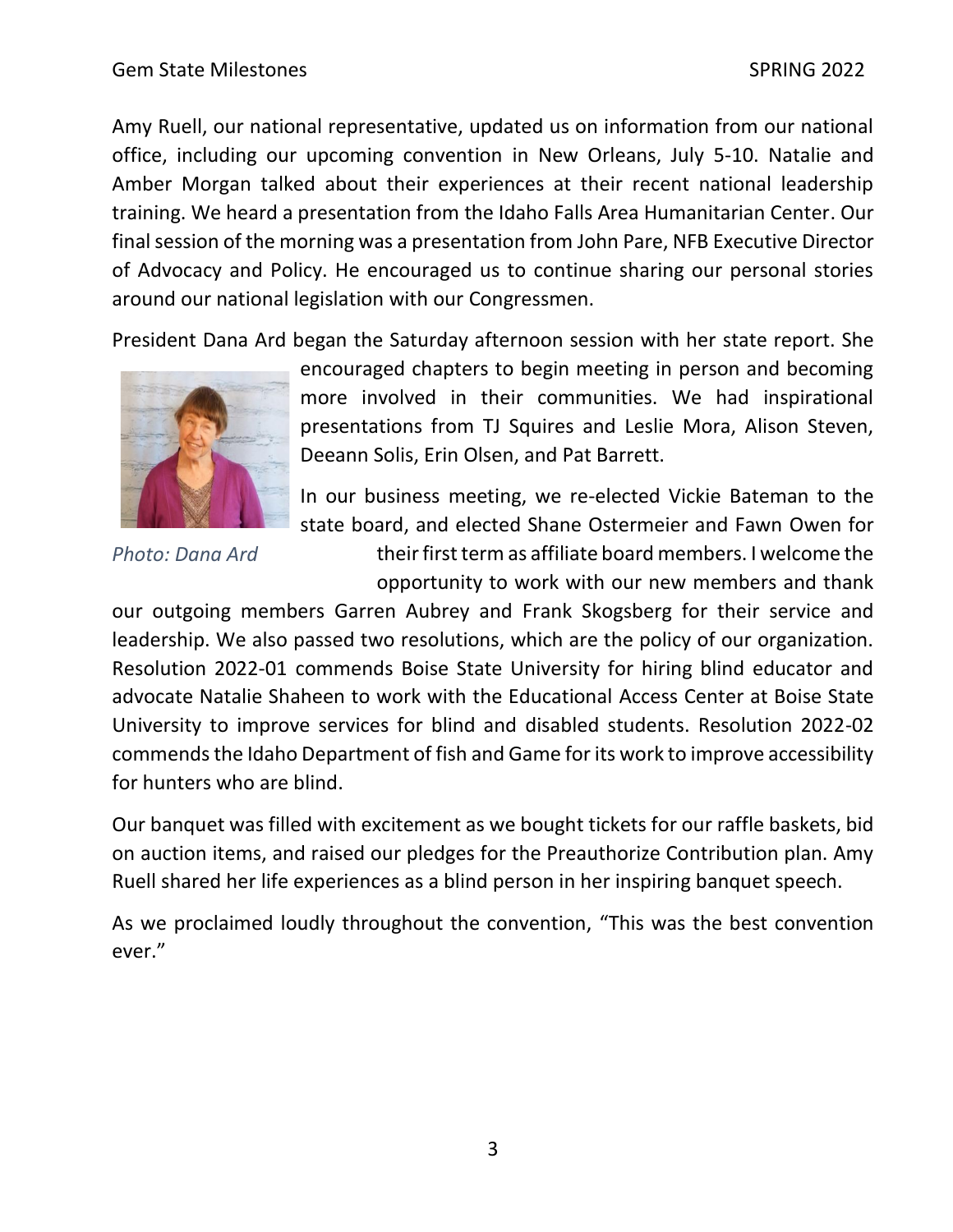## **Meet the Board: Megan Geisler**

*A series featuring the NFBI Board members* 

I live in Moscow, ID, and I am a member of the Palouse Empire Chapter. I joined the NFB in 2016 while living in Boise. Currently I am a stay-at-home mom to our two children who are 4 and 2 years old. Even though it is challenging at times, it is wonderful to be able to watch them during their younger years.

The other large part of my life is receiving the gift of a kidney transplant. It has almost been a year since my transplant. I love being a part of this organization. It has given me so much since losing my eyesight during college years. I enjoy helping with legislation and working towards passing these important laws.

# **It's Your Toolbox**

## **ChessAbilities, Inc. — Check It Out!**

*Previously appeared in the* ABC FORUM



Kevin McConnell, past VP of the Colorado State Chess Association and ChessAbilities, Inc. have begun a chess tournament specifically for children with disabilities. The purpose of this tournament is to provide a unique and safe environment for youth with disabilities under the age of 21, to compete in an over-the-board chess competition.

The 1st annual North American Chess Cup for Children with Disabilities will be held June 21st through June 26th, 2022, at the Embassy Suites Hotel in Denver, CO. If you have any questions or to sign up, please contact Kevin McConnell at (303) 501-0974 or email at [mcconnellk2@yahoo.com.](mailto:mcconnellk2@yahoo.com)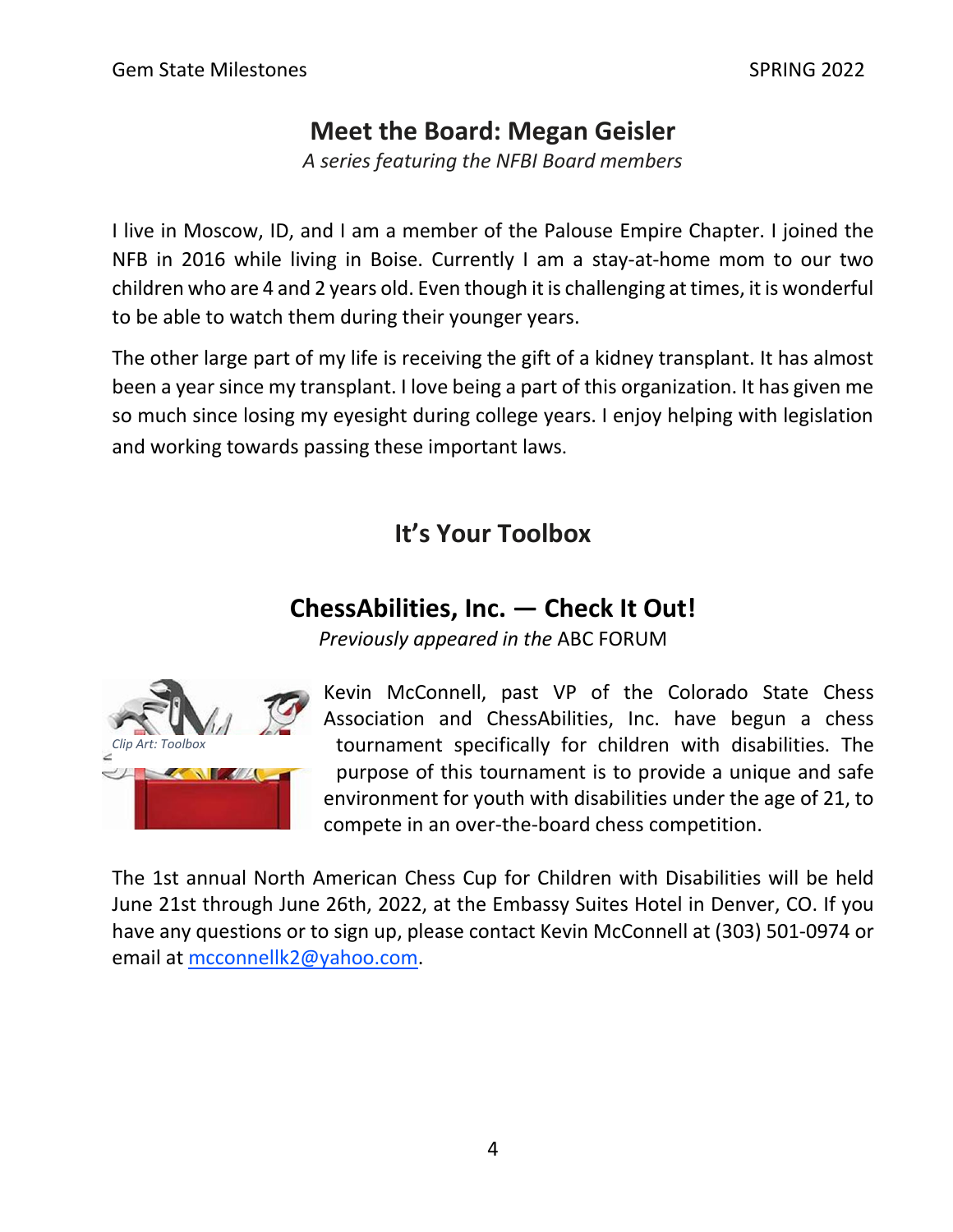## **Heard Birds**

*Steve Bouffard-Curator of Birds, Orma J. Smith Museum of Natural History-College of Idaho*

Many of our wintering birds have left. We are seeing fewer Dark-Eyed Juncos and Cedar and Bohemian Waxwings. American Robins have been here all winter, but their behavior is changing from wintertime flocking to pairing up. If you've been outside



*Photo: American Robin*

recently, you've noticed that bird song has increased dramatically. It's not just local birds you're hearing. You may have heard the rattling calls of Sandhill Cranes as they migrate north. Often, they are so high you can only hear them. And thousands of Snow Geese stop at wetland reserves for a month or so, creating a cacophony of sound as they move back and forth to nearby farm fields to feed. Spring is in the air and the birds are thinking of love, and

song is their expression of love. Males (and females in some species) sing to attract mates and to claim territory. Mostly what I am hearing are Song Sparrows, House Finches, House Sparrows, Black-Capped Chickadees, and Lesser and American Goldfinches. Also, I've heard Pine Siskins, California Quail, Cooper's Hawks, Northern Flickers, European Starlings, American Robins, Red-Winged Blackbirds, Mourning and European Collared Doves and Downy Woodpeckers. The woodpeckers have a unique way of claiming their territory; they drum on something that acts as a sounding board, often a telephone pole. Each species of woodpecker has a different cadence to their drumming.

Song Sparrows have several different songs. They all start with 2 or 3 whistles followed by various buzzes, warbles and trills. They prefer brushy, shrubby vegetation especially along waterways. Females select males with better territories. My male

Enjoy the Spring and Good Listening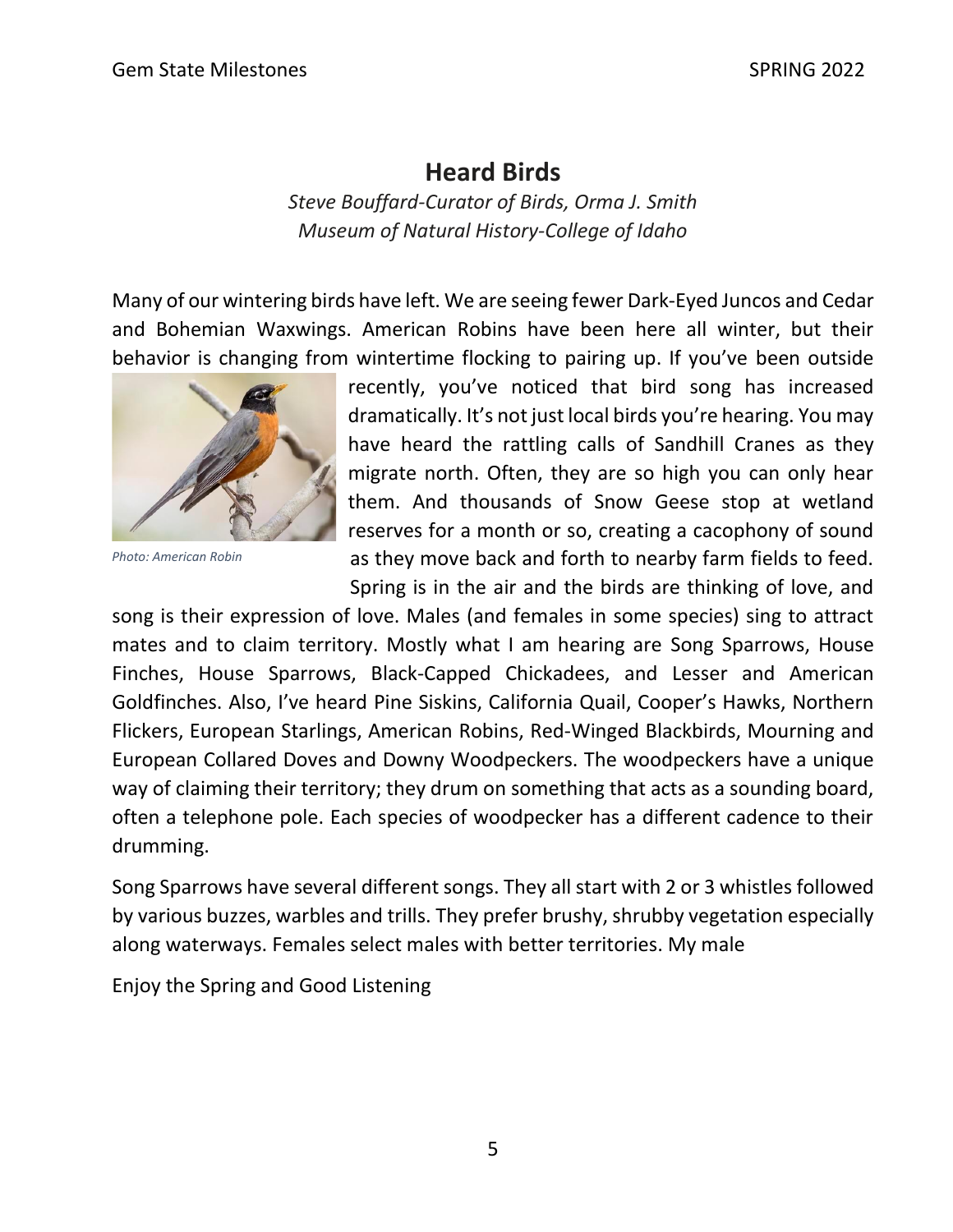## **ICBVI VISTA Summer Programs**

*Alison Steven*

For those not aware, VISTA is the acronym that ICBVI uses for youth programming. It stands for Visually Impaired Students Transitioning to Adulthood. I love this acronym, kindly created by April Mils, Pocatello Rehab Teacher, because it encompasses the concept of looking ahead and beyond. This is what we want for our students as they explore the possibilities after high school and the skills and resources they need to achieve their vision.

This summer brings many opportunities to build those skills and resources and students have been able once again to register for in-person residential programs based at Boise State University. We have the collaborative IESDB and ICBVI Work Readiness Camp, "Ready, Set, Go to Work", which will take place mid-June. This is 3 days of exploring the world of work, building interview techniques, getting CPR certification, scuba diving and rock climbing to name but a few. Eighteen students aged between 14 and 17 will live in the dorms and travel around Boise to build their independence and confidence. College Days starts out the same week with 5 days of information and exploration of what College is all about. We are back in-person with the benefit of being open to a



wider reach for teachers and presenters afforded by our time in lockdown. Tyler Merren (Paralympian), Kathy Nimmer (blind Teacher of the year) and Amber Kierra (Health and wellness coach) will all be joining us to teach and share their experiences as blind professionals who have navigated the college system. Following this week, students will participate in a BSU foundations class to experience what taking

*Clip Art: A stack of books*

a college course is really like. For four weeks they will study oral communications and discover what it takes to complete assignments, upload to Canvas (the software used in Online courses at Boise State University), and track all the requirements that a class brings. This extension to College Days will allow students to investigate their preparedness for college with the support of ICBVI staff as they adjust to advocating for their needs. It is a wonderful challenge to take on the Summer Work Experience Program (SWEP) after Larry Henrie's retirement earlier this year. He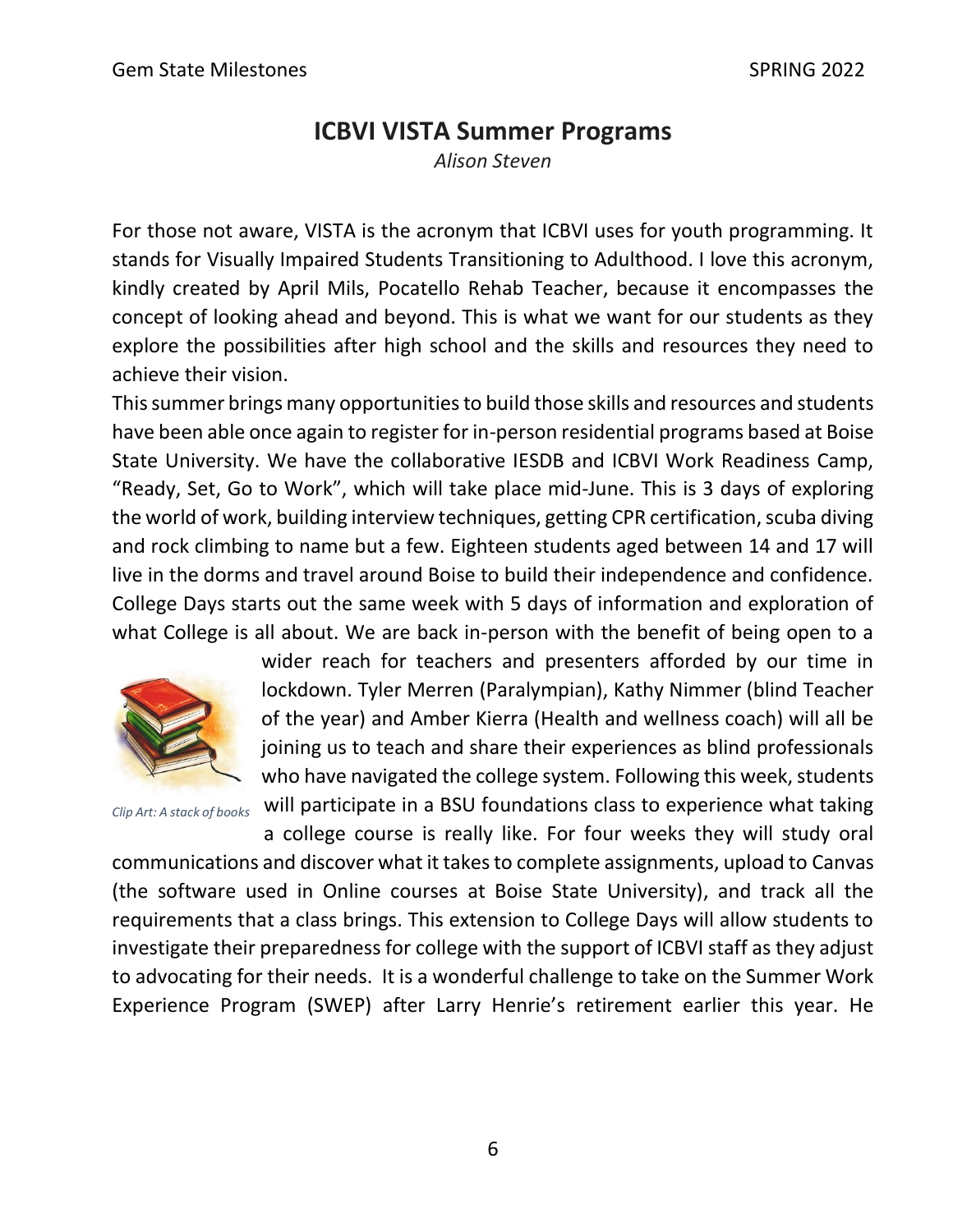developed a great model for our students to not only experience the world of work but also to learn independent living skills as they prepare meals at the dorm, navigate to the workplace, and build social skills with peers and summer staff. This summer will see the return of many favorite extra-curricular activities such as the NFB adaptive sports and picnic, rafting with Parks and Rec, tie-dye, and Dutch oven cooking. New this year are weekly improvisation classes with Karen Manthey, a local actor and drama teacher, and a day zip lining near Horseshoe Bend. Students will work for 30 hours a week at jobs around the valley at such places as Life's Kitchen, Boise Urban Garden School, Riverside Hotel, and the Commission on Libraries. These community partners have been very generous to embrace SWEP as many businesses are still struggling with the aftermath of the pandemic.

We are grateful to these community partners for working with us to support our students' growth and transition to adulthood. I also know the businesses will benefit tremendously from seeing the determination, dedication and perseverance of our young people.

In total we will serve thirty-three students in these summer programs, and I could not finish this article without thanking the ICBVI staff for their dedication and hard work on behalf of all these young clients. The ICBVI counselors work hard to share information and recruit students, following up by assisting them with applications and the mountains of paperwork that needs completing. Earl Hoover, our Business Engagement Specialist, has reopened channels and developed new partnerships in our community, which takes a lot of persistence and positivity, and Bailie Weir has arrived on the scene in time to be a tremendous support with the administration of all these life-changing programs.



*Photo: Governor Little holding up the proclamation, next to a life-size cutout poster of Fred Riggers with many agency directors and other advocates for people with disabilities.*

 *(See "Fred" on next page)*